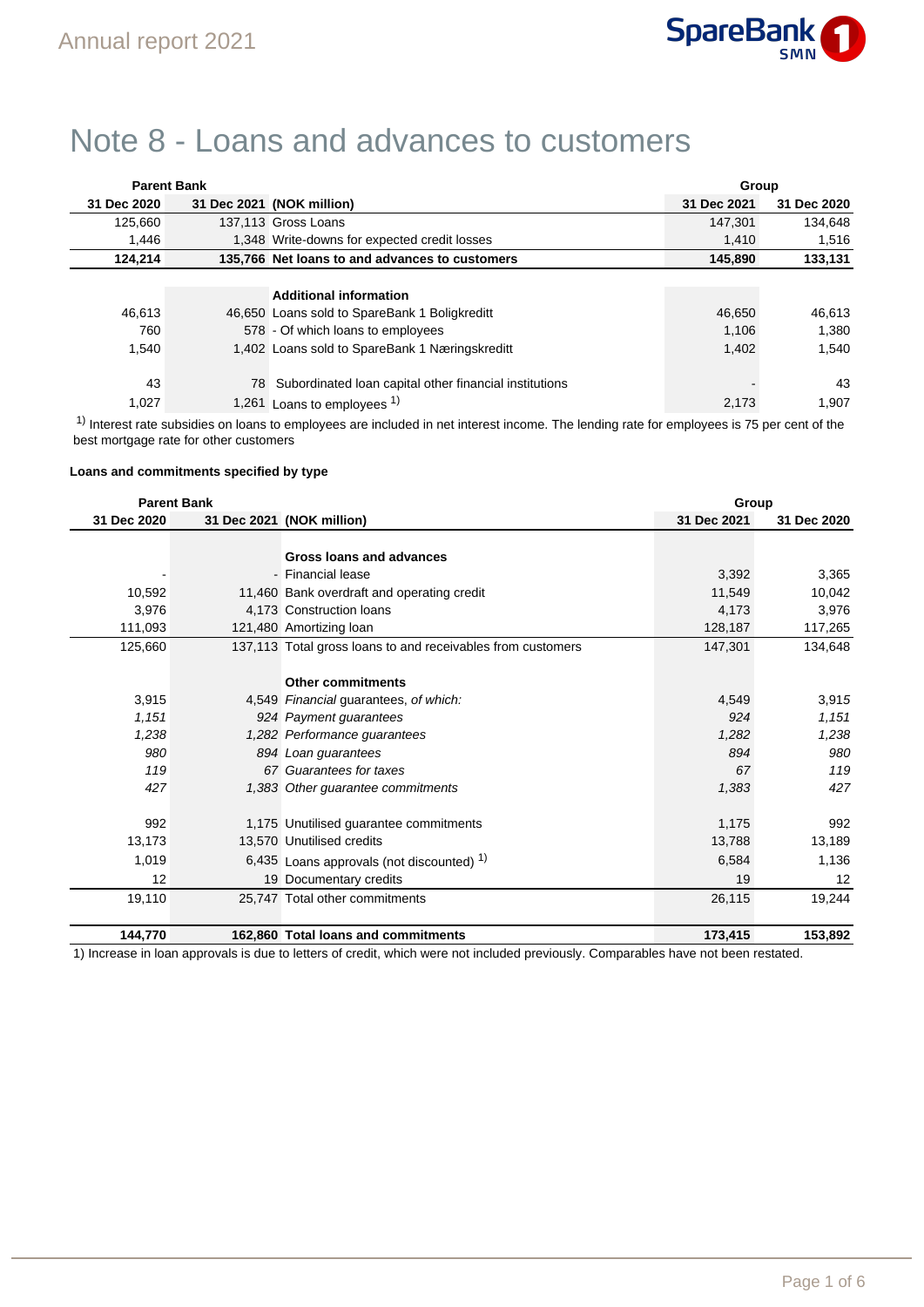

## **Loans and other commitments specified by sector and industry**

|                                        |         | 31 Dec 2021                         |                    |         | 31 Dec 2020                         |                    |
|----------------------------------------|---------|-------------------------------------|--------------------|---------|-------------------------------------|--------------------|
|                                        |         |                                     | <b>Total loans</b> |         |                                     | <b>Total loans</b> |
|                                        |         | Other                               | and                |         | Other                               | and                |
| <b>Parent Bank (NOK million)</b>       |         | Gross loans commitments commitments |                    |         | Gross loans commitments commitments |                    |
| Wage earners                           | 80,178  | 8,153                               | 88,331             | 72,101  | 5,476                               | 77,577             |
| Public administration                  | 2       | 944                                 | 945                | 9       | 411                                 | 420                |
| Agriculture and forestry               | 9,433   | 864                                 | 10,297             | 9,160   | 839                                 | 9,999              |
| Fisheries and hunting                  | 5,853   | 1,904                               | 7,756              | 5,243   | 301                                 | 5,544              |
| Sea farming industries                 | 1,926   | 1,680                               | 3,606              | 1,704   | 1,704                               | 3,409              |
| Manufacturing                          | 2,151   | 1,958                               | 4,109              | 2,234   | 2,076                               | 4,309              |
| Construction, power and water supply   | 3,169   | 2,132                               | 5,301              | 3,195   | 2,184                               | 5,379              |
| Retail trade, hotels and restaurants   | 2,572   | 1,562                               | 4,134              | 2,289   | 1,938                               | 4,227              |
| Maritime sector and offshore           | 4,715   | 1,121                               | 5,836              | 4,537   | 839                                 | 5,376              |
| Property management                    | 15,522  | 2,119                               | 17,641             | 13,887  | 819                                 | 14,706             |
| <b>Business services</b>               | 4,497   | 952                                 | 5,449              | 3,644   | 761                                 | 4,405              |
| Transport and other services provision | 5,714   | 1,376                               | 7,089              | 6,032   | 1,378                               | 7,409              |
| Other sectors                          | 1,383   | 982                                 | 2,365              | 1,626   | 385                                 | 2,010              |
| Total                                  | 137,113 | 25,747                              | 162,860            | 125,660 | 19,110                              | 144,770            |

|                                        |         | 31 Dec 2021                         |                    |         | 31 Dec 2020                         |                    |
|----------------------------------------|---------|-------------------------------------|--------------------|---------|-------------------------------------|--------------------|
|                                        |         |                                     | <b>Total loans</b> |         |                                     | <b>Total loans</b> |
|                                        |         | Other                               | and                |         | Other                               | and                |
| Group (NOK million)                    |         | Gross loans commitments commitments |                    |         | Gross loans commitments commitments |                    |
| Wage earners                           | 86,244  | 8,370                               | 94,614             | 77,848  | 5,546                               | 83,394             |
| Public administration                  | 34      | 945                                 | 979                | 33      | 411                                 | 445                |
| Agriculture and forestry               | 9,783   | 877                                 | 10,659             | 9,591   | 844                                 | 10,435             |
| Fisheries and hunting                  | 5,870   | 1,904                               | 7,774              | 5,259   | 301                                 | 5,560              |
| Sea farming industries                 | 2,176   | 1,689                               | 3,865              | 2,100   | 1,709                               | 3,809              |
| Manufacturing                          | 2,766   | 1,980                               | 4,746              | 2,646   | 2,081                               | 4,726              |
| Construction, power and water supply   | 4,124   | 2,166                               | 6,289              | 4,077   | 2,195                               | 6,271              |
| Retail trade, hotels and restaurants   | 2,966   | 1,576                               | 4,541              | 2,586   | 1,958                               | 4,543              |
| Maritime sector and offshore           | 4,715   | 1,121                               | 5,836              | 4,537   | 839                                 | 5,376              |
| Property management                    | 15,643  | 2,124                               | 17,766             | 13,969  | 820                                 | 14,789             |
| <b>Business services</b>               | 4,990   | 972                                 | 5,961              | 3,423   | 766                                 | 4,189              |
| Transport and other services provision | 6,667   | 1,409                               | 8,076              | 6,942   | 1,389                               | 8,331              |
| Other sectors                          | 1,325   | 983                                 | 2,308              | 1,638   | 385                                 | 2,022              |
| Total                                  | 147,301 | 26,115                              | 173,415            | 134,648 | 19,244                              | 153,892            |

#### **Loans and other commitments specified by geographic area**

|                                  |         | 31 Dec 2021                         |                    |         |                                     |                    |
|----------------------------------|---------|-------------------------------------|--------------------|---------|-------------------------------------|--------------------|
|                                  |         |                                     | <b>Total loans</b> |         |                                     | <b>Total loans</b> |
|                                  |         | Other                               | and                |         | Other                               | and                |
| <b>Parent Bank (NOK million)</b> |         | Gross loans commitments commitments |                    |         | Gross loans commitments commitments |                    |
| Trøndelag                        | 91.521  | 14.788                              | 106.309            | 82.308  | 12.477                              | 94,785             |
| Møre og Romsdal                  | 27,698  | 7,558                               | 35,256             | 25,481  | 5.097                               | 30,579             |
| Nordland                         | 1.051   | 62                                  | 1,113              | 1.024   | 41                                  | 1,065              |
| Oslo                             | 6,322   | 1.437                               | 7,759              | 7.127   | 554                                 | 7,680              |
| <b>Rest of Norway</b>            | 10.271  | 1.875                               | 12.146             | 9,391   | 923                                 | 10,314             |
| Abroad                           | 250     | 27                                  | 277                | 329     | 18                                  | 347                |
| <b>Total</b>                     | 137,113 | 25,747                              | 162.860            | 125.660 | 19.110                              | 144,770            |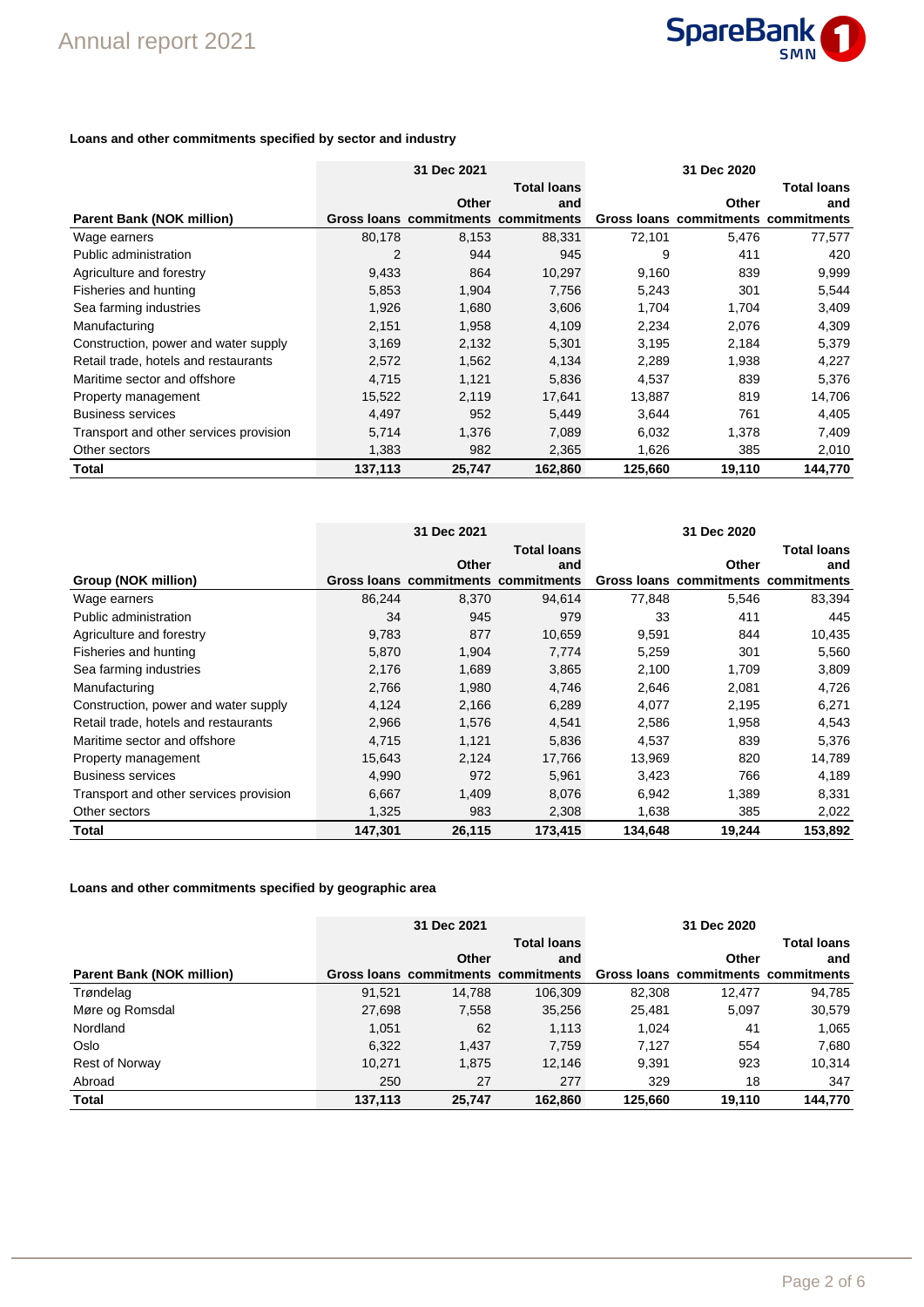

|                       |         | 31 Dec 2021 |                                     |         |                                     |                    |
|-----------------------|---------|-------------|-------------------------------------|---------|-------------------------------------|--------------------|
|                       |         |             | <b>Total loans</b>                  |         |                                     | <b>Total loans</b> |
|                       |         | Other       | and                                 |         | Other                               | and                |
| Group (NOK million)   |         |             | Gross loans commitments commitments |         | Gross loans commitments commitments |                    |
| Trøndelag             | 95,160  | 15.156      | 110.316                             | 85.762  | 12.611                              | 98,373             |
| Møre og Romsdal       | 29.509  | 7,558       | 37,067                              | 27.191  | 5.097                               | 32,289             |
| Nordland              | 1.263   | 62          | 1,325                               | 1,183   | 41                                  | 1.224              |
| Oslo                  | 6.524   | 1,437       | 7,961                               | 6,700   | 554                                 | 7,254              |
| <b>Rest of Norway</b> | 14,594  | 1,875       | 16.469                              | 13,482  | 923                                 | 14.404             |
| Abroad                | 250     | 27          | 277                                 | 329     | 18                                  | 347                |
| <b>Total</b>          | 147.301 | 26.115      | 173.415                             | 134.648 | 19.244                              | 153.892            |

## **Gross loans sold to SpareBank 1 Boligkreditt**

|                       |        | 31 Dec 2021 |                                     |        |                                     |                    |
|-----------------------|--------|-------------|-------------------------------------|--------|-------------------------------------|--------------------|
|                       |        |             | <b>Total loans</b>                  |        |                                     | <b>Total loans</b> |
|                       |        | Other       | and                                 |        | Other                               | and                |
| (NOK million)         |        |             | Gross loans commitments commitments |        | Gross loans commitments commitments |                    |
| Trøndelag             | 31,440 | 1.819       | 33,259                              | 33,338 | 1.899                               | 35,237             |
| Møre og Romsdal       | 6,855  | 392         | 7,247                               | 6,629  | 404                                 | 7,033              |
| Nordland              | 244    | 5           | 249                                 | 186    | 6                                   | 192                |
| Oslo                  | 2,598  | 58          | 2,656                               | 2,246  | 71                                  | 2,317              |
| <b>Rest of Norway</b> | 5,404  | 95          | 5,499                               | 4.144  | 109                                 | 4,253              |
| Abroad                | 110    | 2           | 112                                 | 70     | $\overline{2}$                      | 72                 |
| <b>Total</b>          | 46,650 | 2.371       | 49.021                              | 46,613 | 2.491                               | 49,105             |

## **Gross loans sold to SpareBank 1 Næringskreditt**

|                 |                          | 31 Dec 2021    |                                                                         |       |                          |        |  |
|-----------------|--------------------------|----------------|-------------------------------------------------------------------------|-------|--------------------------|--------|--|
|                 |                          |                | <b>Total loans</b>                                                      |       | <b>Total loans</b>       |        |  |
|                 |                          | Other          | and                                                                     |       | Other                    | and    |  |
| (NOK million)   |                          |                | Gross loans commitments commitments Gross loans commitments commitments |       |                          |        |  |
| Trøndelag       | 1.018                    | $\blacksquare$ | 1,018                                                                   | 1.032 | -                        | 1,032  |  |
| Møre og Romsdal | 54                       |                | 54                                                                      | 58    |                          | 58     |  |
| Nordland        | $\overline{\phantom{0}}$ |                |                                                                         |       |                          | $\sim$ |  |
| Oslo            | 285                      |                | 285                                                                     | 404   |                          | 404    |  |
| Rest of Norway  | 44                       |                | 44                                                                      | 47    | $\overline{\phantom{a}}$ | 47     |  |
| Abroad          | $\overline{\phantom{0}}$ |                |                                                                         |       |                          |        |  |
| <b>Total</b>    | 1,402                    | ٠              | 1,402                                                                   | 1,540 | $\blacksquare$           | 1,540  |  |

## **Loans to and claims on customers related to financial leases (NOK million)**

| Group (NOK million)                                                 | 31 Dec 2021 | 31 Dec 2020 |
|---------------------------------------------------------------------|-------------|-------------|
| Gross advances related to financial leasing                         |             |             |
| - Maturity less than 1 year                                         | 106         | 212         |
| - Maturity more than 1 year and less than 5 years                   | 2,176       | 2,705       |
| - Maturity more than 5 years                                        | 1,014       | 543         |
| <b>Total gross claims</b>                                           | 3,296       | 3,460       |
|                                                                     |             |             |
| Received income related to financial leasing, not yet earned        | 95          | 95          |
| Net investments related to financial leasing                        | 3,392       | 3,365       |
| Net investments in financial leasing can be broken down as follows: |             |             |
| - Maturity less than 1 year                                         | 119         | 163         |
| - Maturity more than 1 year and less than 5 years                   | 2,244       | 2,662       |
| - Maturity more than 5 years                                        | 1,028       | 540         |
| <b>Total net claims</b>                                             | 3,392       | 3,365       |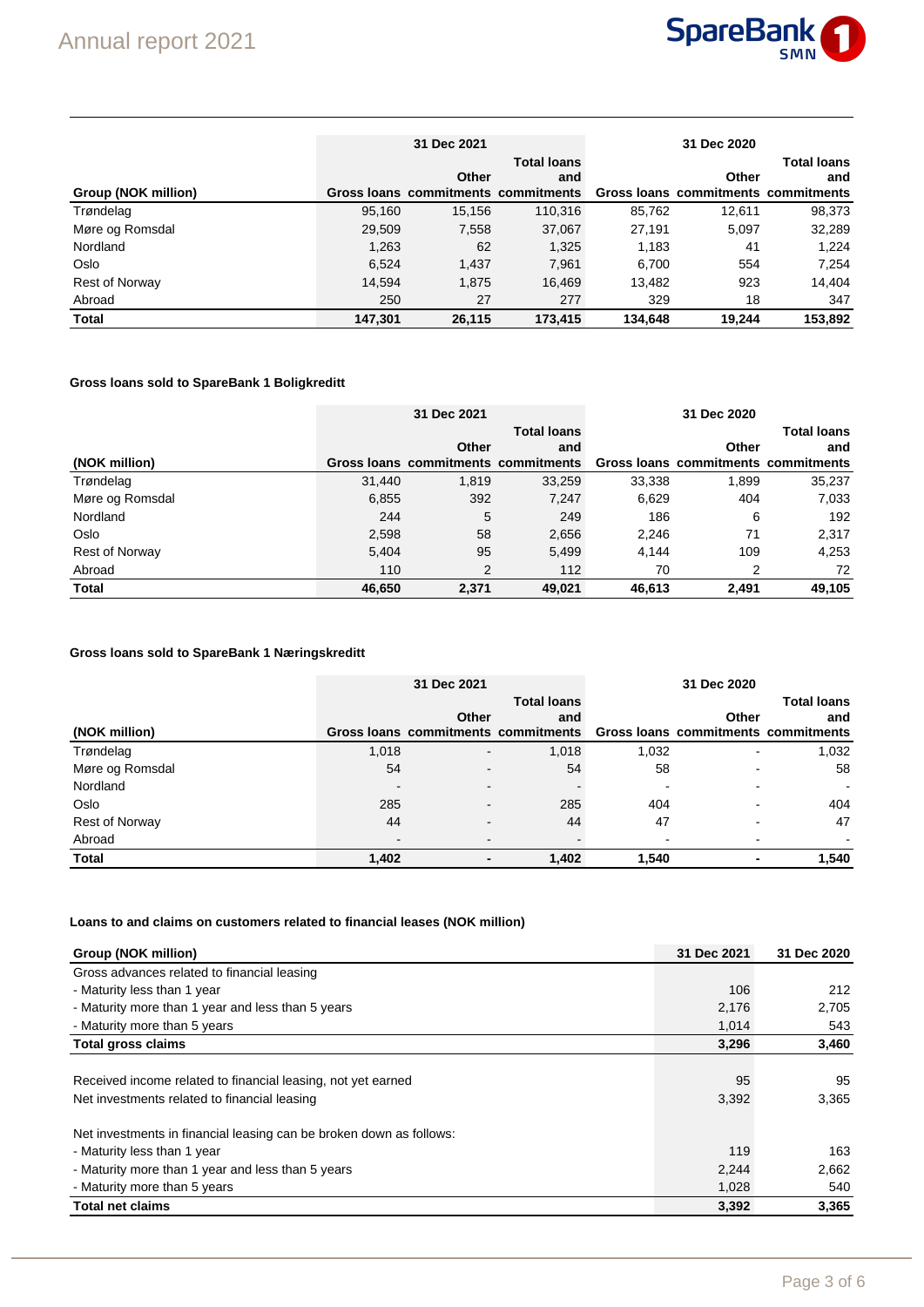

#### **Loans and other commitments to customers specified by risk group**

The Bank calculates default probabilities for all customers in the loan portfolio at the loan approval date. This is done on the basis of key figures on earnings, financial strength and behaviour. Default probability is used as a basis for risk classification of the customer. Further, risk classification is used to assign each customer to a risk group. See note 11 on credit risk exposure for each internal risk rating.

Customers are rescored in the Bank's portfolio system on a monthly basis.

Other commitments include guarantees, unutilised credit lines and letters of credit.

Exposures are monitored with a basis in the exposure's size, risk and migration. Risk pricing of business exposures is done with a basis in expected loss and economic capital required for each exposure.

The Bank uses macro-based stress tests to estimate write-downs required as a result of objective events that were not reflected in portfolio quality at the time of measurement.

Risk group default and written down consist of customers default by over 90 days and or objetive evidence of impairment leading to reduced cash flows from the customer. See note 2 Accounting principles for further description of such exposures.

|                                          | Neither default or credit impaired |        |                       |       |                          |                                             |         |
|------------------------------------------|------------------------------------|--------|-----------------------|-------|--------------------------|---------------------------------------------|---------|
| Parent Bank 31 Dec 21 (NOK million)      | Lowest risk Low risk               |        | Medium risk High risk |       | <b>Highest risk</b>      | <b>Default</b><br>and<br>credit<br>impaired | Total   |
| <b>Gross Loans</b>                       |                                    |        |                       |       |                          |                                             |         |
| Fair value through OCI                   | 71,241                             | 7,516  | 2,455                 | 785   | 851                      | 304                                         | 83,152  |
| Stage 1                                  | 71,130                             | 6,739  | 996                   | 211   | 203                      | $\blacksquare$                              | 79,280  |
| Stage 2                                  | 111                                | 777    | 1,458                 | 574   | 648                      |                                             | 3,568   |
| Stage 3                                  |                                    |        |                       |       |                          | 304                                         | 304     |
| <b>Amortised cost</b>                    | 23,283                             | 12,471 | 9,438                 | 1,239 | 458                      | 2,796                                       | 49,685  |
| Stage 1                                  | 22,751                             | 10,258 | 7,569                 | 634   | 166                      | $\blacksquare$                              | 41,378  |
| Stage 2                                  | 532                                | 2,213  | 1,868                 | 605   | 292                      | $\blacksquare$                              | 5,511   |
| Stage 3                                  |                                    |        |                       |       | $\overline{\phantom{a}}$ | 2,796                                       | 2,796   |
| Fair value through Profit and Loss       | 3,686                              | 426    | 117                   | 25    | 15                       | 6                                           | 4,276   |
| <b>Total Gross Loans</b>                 | 98,211                             | 20,413 | 12,010                | 2,049 | 1,325                    | 3,106                                       | 137,113 |
| <b>Other Commitments</b>                 | 15,588                             | 6,063  | 3,007                 | 805   | 178                      | 106                                         | 25,747  |
| Stage 1                                  | 15,399                             | 5,726  | 2,467                 | 355   | 38                       | $\blacksquare$                              | 23,985  |
| Stage 2                                  | 189                                | 336    | 541                   | 450   | 140                      |                                             | 1,655   |
| Stage 3                                  |                                    |        |                       |       |                          | 106                                         | 106     |
| <b>Total loans and other commitments</b> | 113,799                            | 26,476 | 15,017                | 2,854 | 1,503                    | 3,212                                       | 162,860 |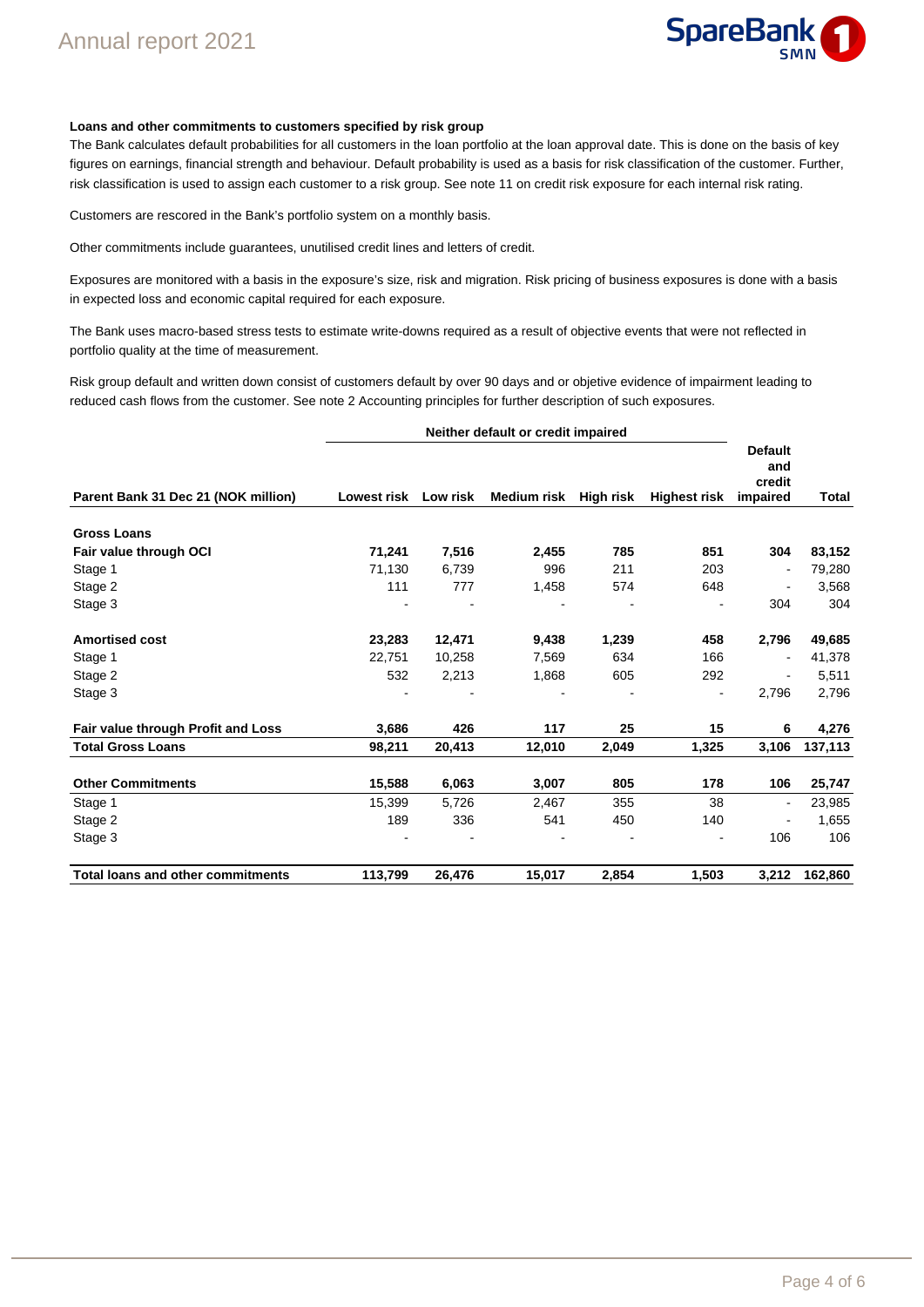

|                                          |                      |        | Neither default or credit impaired |       |                              |                                             |         |
|------------------------------------------|----------------------|--------|------------------------------------|-------|------------------------------|---------------------------------------------|---------|
| Parent Bank 31 Dec 20 (NOK million)      | Lowest risk Low risk |        | Medium risk High risk              |       | <b>Highest risk</b>          | <b>Default</b><br>and<br>credit<br>impaired | Total   |
| <b>Gross Loans</b>                       |                      |        |                                    |       |                              |                                             |         |
| Fair value through OCI                   | 61,617               | 8,152  | 2,957                              | 864   | 1,001                        | 284                                         | 74,876  |
| Stage 1                                  | 61,542               | 7,241  | 1,218                              | 263   | 232                          | $\blacksquare$                              | 70,496  |
| Stage 2                                  | 75                   | 911    | 1,739                              | 601   | 769                          | $\blacksquare$                              | 4,096   |
| Stage 3                                  |                      |        |                                    |       | $\overline{a}$               | 284                                         | 284     |
| <b>Amortised cost</b>                    | 21,035               | 12,498 | 9,306                              | 1,311 | 551                          | 1,798                                       | 46,500  |
| Stage 1                                  | 19.784               | 10,260 | 7,336                              | 763   | 245                          | $\blacksquare$                              | 38,388  |
| Stage 2                                  | 1,251                | 2,238  | 1,970                              | 548   | 306                          | $\overline{\phantom{a}}$                    | 6,313   |
| Stage 3                                  |                      |        |                                    |       | $\qquad \qquad \blacksquare$ | 1,798                                       | 1,798   |
| Fair value through Profit and Loss       | 3,597                | 465    | 135                                | 48    | 39                           | $\mathbf{2}$                                | 4,285   |
| <b>Total Gross Loans</b>                 | 86,250               | 21,115 | 12,398                             | 2,222 | 1,592                        | 2,084                                       | 125,660 |
| <b>Other Commitments</b>                 | 10,560               | 4,144  | 3,572                              | 539   | 185                          | 111                                         | 19,110  |
| Stage 1                                  | 10,306               | 3,941  | 2,649                              | 401   | 46                           | $\overline{\phantom{a}}$                    | 17,343  |
| Stage 2                                  | 253                  | 203    | 923                                | 138   | 139                          | $\overline{\phantom{a}}$                    | 1,656   |
| Stage 3                                  |                      |        |                                    |       | $\blacksquare$               | 111                                         | 111     |
| <b>Total loans and other commitments</b> | 96,809               | 25,258 | 15,970                             | 2,761 | 1,777                        | 2,195                                       | 144,770 |

|                                          | Neither default or credit impaired |          |                    |           |                     |                                             |              |
|------------------------------------------|------------------------------------|----------|--------------------|-----------|---------------------|---------------------------------------------|--------------|
| Group 31 Dec 21 (NOK million)            | <b>Lowest risk</b>                 | Low risk | <b>Medium risk</b> | High risk | <b>Highest risk</b> | <b>Default</b><br>and<br>credit<br>impaired | <b>Total</b> |
| <b>Gross Loans</b>                       |                                    |          |                    |           |                     |                                             |              |
| Fair value through OCI                   | 71,241                             | 7,516    | 2,455              | 785       | 851                 | 304                                         | 83,152       |
| Stage 1                                  | 71,130                             | 6,739    | 996                | 211       | 203                 | $\blacksquare$                              | 79,280       |
| Stage 2                                  | 111                                | 777      | 1,458              | 574       | 648                 | $\overline{\phantom{a}}$                    | 3,568        |
| Stage 3                                  |                                    |          |                    |           |                     | 304                                         | 304          |
| <b>Amortised cost</b>                    | 23,800                             | 14,444   | 15,809             | 1,921     | 991                 | 2,986                                       | 59,950       |
| Stage 1                                  | 23,268                             | 12,227   | 13,454             | 1,032     | 166                 | $\blacksquare$                              | 50,147       |
| Stage 2                                  | 532                                | 2,217    | 2,355              | 888       | 825                 |                                             | 6,818        |
| Stage 3                                  |                                    |          |                    |           |                     | 2,986                                       | 2,986        |
| Fair value through Profit and Loss       | 3,608                              | 426      | 117                | 25        | 15                  | 6                                           | 4,198        |
| <b>Total Gross Loans</b>                 | 98,649                             | 22,386   | 18,381             | 2,731     | 1,857               | 3,296                                       | 147,301      |
| <b>Other Commitments</b>                 | 15,588                             | 6,063    | 3,375              | 805       | 178                 | 106                                         | 26,115       |
| Stage 1                                  | 15,399                             | 5,726    | 2,680              | 355       | 38                  | $\overline{\phantom{a}}$                    | 24,199       |
| Stage 2                                  | 189                                | 336      | 695                | 450       | 140                 |                                             | 1,809        |
| Stage 3                                  |                                    |          |                    |           |                     | 106                                         | 106          |
| <b>Total loans and other commitments</b> | 114,237                            | 28,449   | 21,756             | 3,536     | 2,035               | 3.402                                       | 173,415      |